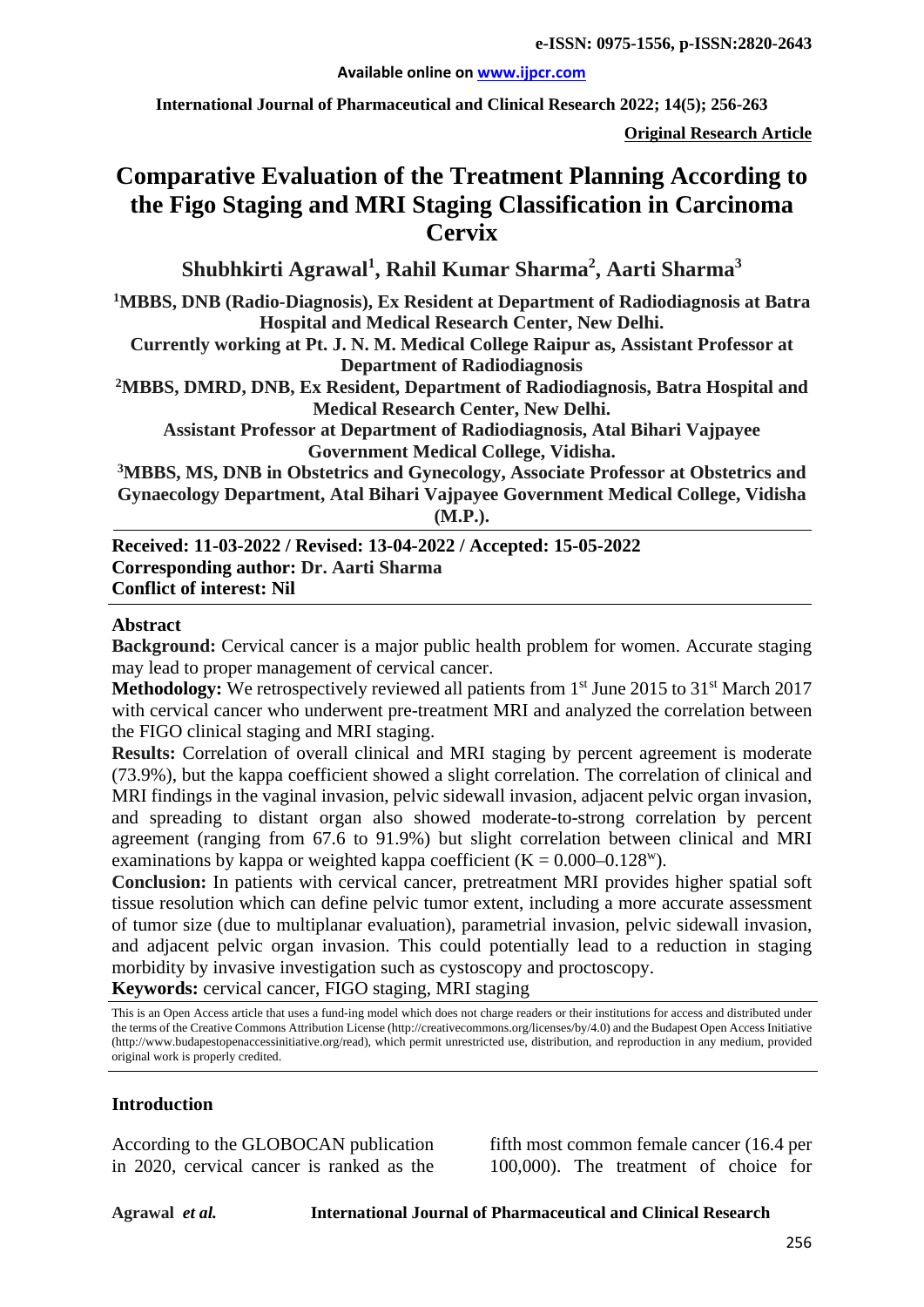cervical cancer is divided into two main strategies depending on the clinical staging based on the International Federation of Gynecology and Obstetrics (FIGO) classification system [1, 2].

- 1. Radical surgery (including trachelectomy or radical hysterectomy) for early-stage disease (FIGO stage IA, IB1, and IIA)
- 2. Primary radiotherapy with concurrent chemotherapy for patients with bulky tumor (FIGO stage IB2/IIA2) or locally advanced disease (FIGO stage IIB or greater)

The FIGO staging is determined by pelvic examination, bladder cystoscopy, proctoscopy, and colposcopy in combination with imaging (including chest and skeletal radiography, intravenous pyelography, and barium enema). However, staging according to the old system (i.e., FIGO cervical cancer staging systems from 1999, 2009, and 2014) was inaccurate, with 20–40% of stages IB–IIIB cancer being under-staged and up to 64% of stage IIIB cancer being over-staged [3]. Clinical assessment based on the old FIGO system also has limitations to evaluate the actual tumor size, adjacent organ involvement, and lymphadenopathy. Magnetic resonance imaging (MRI) is a non-invasive investigation that can provide a more accurate estimation of tumor size, parametrial and pelvic sidewall invasion, as well as pelvic and abdominal lymphadenopathy which are all important deterministic for the accurate staging of cervical cancer for prognosis and treatment planning. Furthermore, the use of MRI can avoid using unnecessary invasive investigations such as cystoscopy, proctoscopy, and intravenous pyelography [4]. This study is, therefore, aimed to compare and analyze the correlation between clinical FIGO system and MRI findings and staging of cervical cancer.

## **Methodology**

This retrospective study included 35 patients with histologically confirmed cervical cancer in the gynecology tumor clinic. The ages of patients ranged from 33 to 74 years old, and all of them underwent assessment of clinical staging according to the FIGO guideline and pretreatment MRI for lower abdomen in our institute from 1st June 2015 to 31<sup>st</sup> March 2017 who attended This study was conducted at the Department of Radio-diagnosis and Imaging in collaboration with the Departments of Oncology and Obstetrics & Gyenecology at tertiary care center and was approved by the Ethics Committee for Human Research based on the Declaration of Helsinki and the ICH Good Clinical Practice Guidelines.

## **Inclusion criteria**

All patients with histological confirmation of cervical cancer in the gynecology tumor clinic, from January 2009 to December 2018 and underwent pretreatment MRI in our institute.

## **Exclusion criteria**

1. Patient with cervical cancer without pretreatment MRI evaluation.

2. The patient underwent previous cervical cancer treatment such as previous surgery (except for tissue diagnosis), previous chemotherapy, or radiation.

## **Clinical staging**

The clinical FIGO staging information (based on both 2009 and 2018 versions of FIGO staging) of the cervical cancer patients are retrospectively retrieved from the medical records in the Gynecology Tumor Clinic by 1 oncology gynecologist and 1 radiation oncologist who has more than 5 years of experience. The patients with clinical FIGO staging based on 2009 FIGO were restaged according to 2018 FIGO to standardize the clinical staging. We recorded general information of the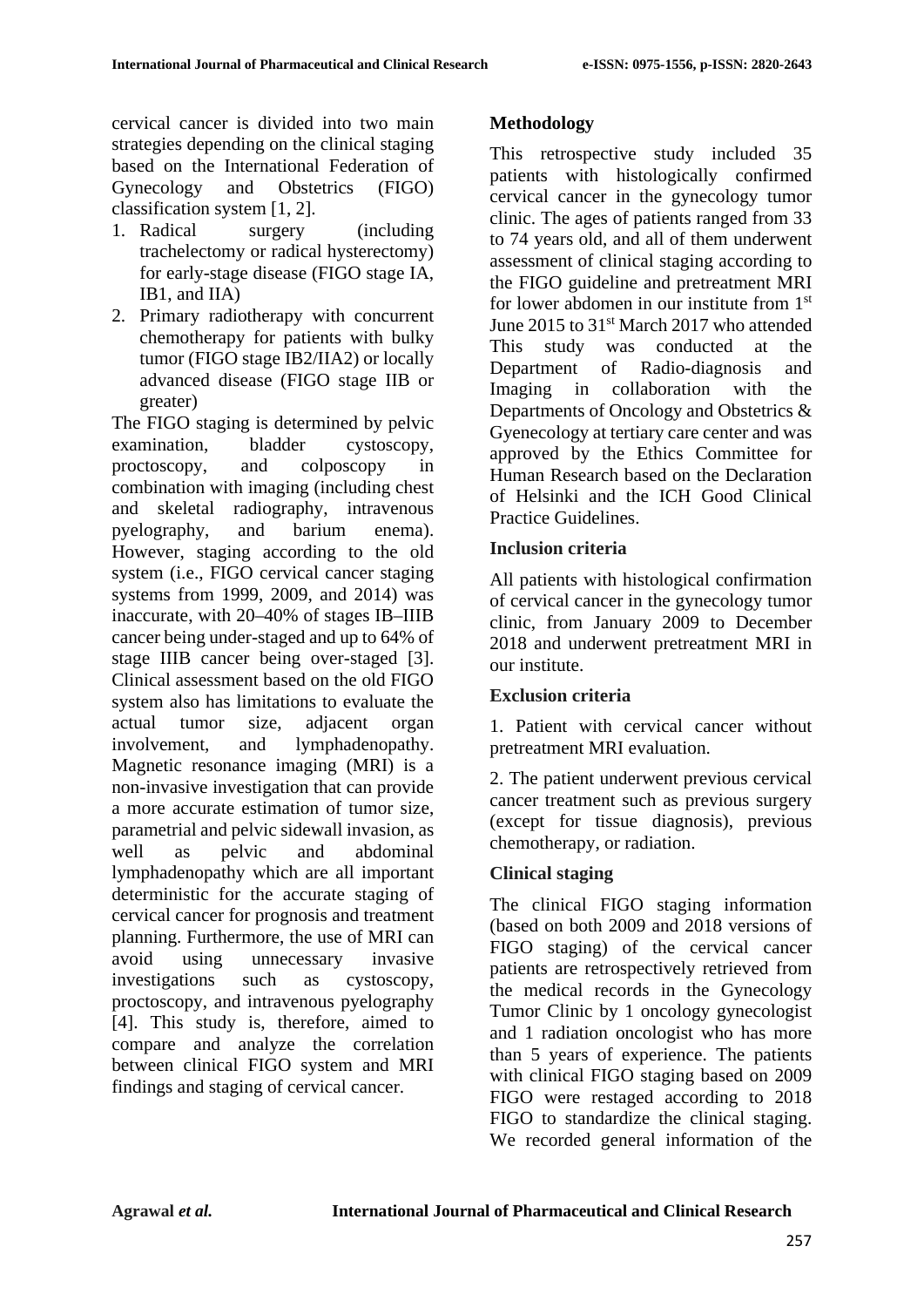patients such as age at diagnosis of cervical cancer, underlying diseases, and histological type. Clinical staging assessments followed the 2018 FIGO guideline with diagnostic biopsy; pelvic examination; chest radiography; proctoscopy; bladder cystoscopy; intravenous pyelography; or kidney, ureter, and bladder ultrasound. The records include tumor size, vaginal wall invasion, parametrial invasion, pelvic sidewall invasion, hydronephrosis or nonfunctioning kidney, adjacent organ involvement (bladder or rectum invasion), and distant organ metastasis.

#### **Pre-treatment MRI staging**

We retrospectively performed data collection of the cervical cancer patients with pretreatment MRI (from January 2009 to December 2018). The MRI examination records were read in consensus by two radiologists with more than 5 years of experience in female pelvic imaging. The radiologists were aware of the biopsyproven diagnosis of cervical cancer but were blinded to the patient's identity, the results of physical examination, and clinical staging. The following findings were recorded by radiologists [[4](https://ejrnm.springeropen.com/articles/10.1186/s43055-021-00544-8#ref-CR4), [5](https://ejrnm.springeropen.com/articles/10.1186/s43055-021-00544-8#ref-CR5)].

- Tumor size (in the longest dimension)
- Vaginal wall invasion (disruption of low-signal intensity vaginal wall) as shown in Fig. [1](https://ejrnm.springeropen.com/articles/10.1186/s43055-021-00544-8#Fig1)
- Parametrial invasion (disruption of the low-intensity cervical stromal rim, nodularity of parametrial and/or tumor extending to parametrium) as shown in Fig. [2](https://ejrnm.springeropen.com/articles/10.1186/s43055-021-00544-8#Fig2)
- Pelvic sidewall invasion (extension of tumor within 2 mm of pelvic sidewall, or involvement of internal obturator, piriformis or levator ani muscles with or

without dilated ureter) as shown in Fig. [3](https://ejrnm.springeropen.com/articles/10.1186/s43055-021-00544-8#Fig3)

• Hydroureter and hydronephrosis

All newly diagnosed cases of carcinoma cervix received a week of antibiotic therapy following which thorough clinical examination was done. Chest X-ray, cystoscopy, proctoscopy was also done and the clinical stage was assigned based on the FIGO system.

Following which the patients were referred to the Department of Radio-Diagnosis and Imaging for MRI of the abdomen and pelvis. MRI was done on a 1.5T GE HD XT 16 channel volume 1.5 T MRI scanner.

# **Patient Preparation & Position**

Patients are instructed to fast for 4–6 hours before the MRI examination to limit artifact due to small-bowel peristalsis. An antiperistaltic agent (hyoscine or glucagons) may be administered to the patient before imaging as an alternative to fasting. Ideally, the patient is asked to empty the bladder before going on the MR scanner. A full bladder may degrade T2 weighted images because of ghosting and motion artifacts. Patients are imaged in the supine position using a pelvic surface array multichannel coil.

## *Statistical analysis*

The correlation between clinical and MRI stagings was demonstrated using the Kappa coefficient and weighted Kappa with percent agreement.

#### **Results**

Table no 1 shows that maximum no. of cases in our study were squamous cell type (68.5%), followed by adenocarcinoma (25.7%). Two cases of adenosqamous variety were also noted.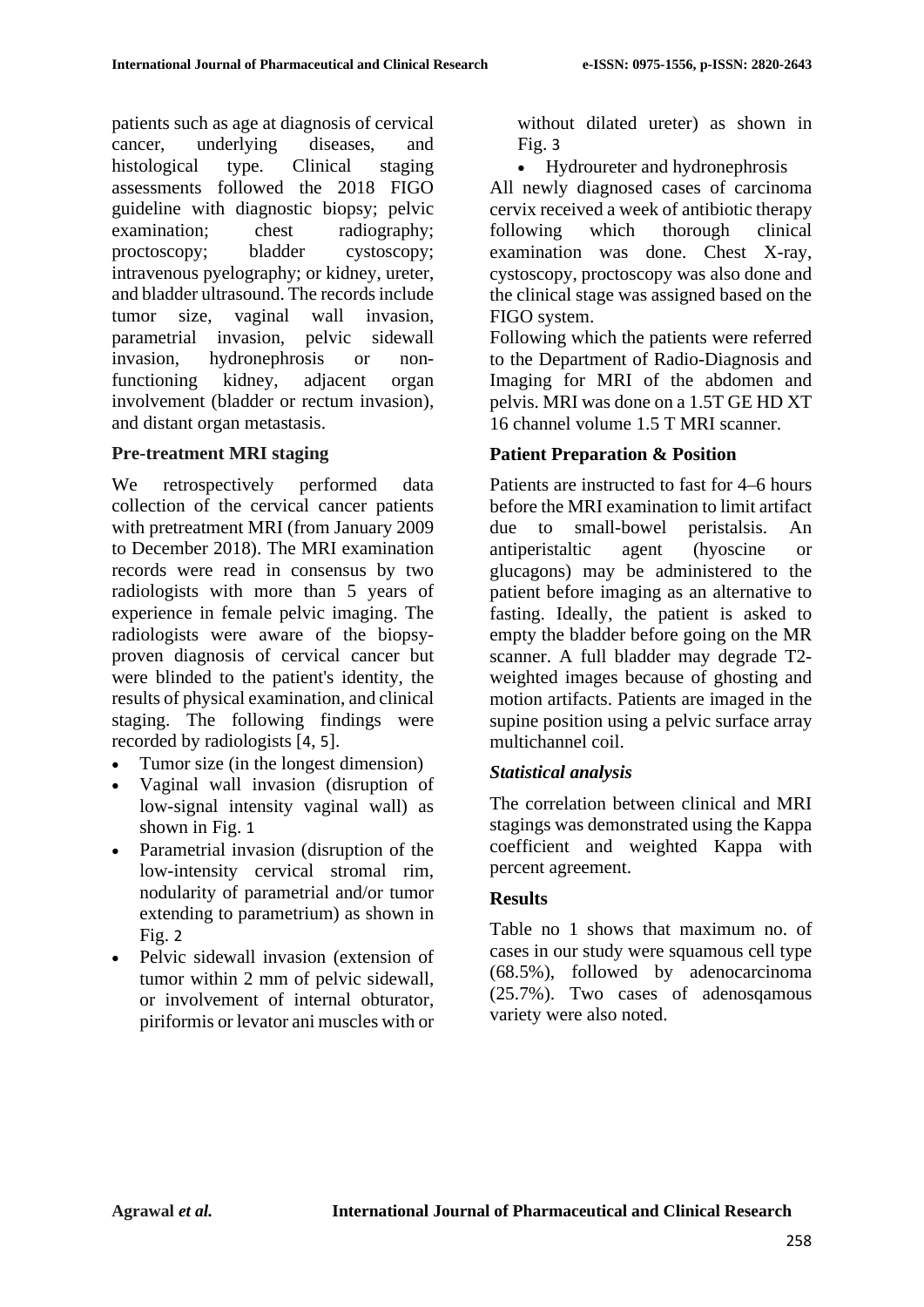| <b>Histopathology</b>          | No. Of patients | <b>Percentage of patients</b> |
|--------------------------------|-----------------|-------------------------------|
| <b>SQUAMOUS CELL CARCINOMA</b> | 24              | 68.5                          |
| ADENOCARCINOMA                 |                 | 25.7                          |
| ADENOSQUAMOUS CARCINOMA        |                 | 5.7                           |
| <b>TOTAL</b>                   | 35              | <b>100</b>                    |

**Table 1: Histopathological distribution of the cases**



**Figure 1: Distribution of stages according to the FIGO and MR staging evaluation**

The Graph 1 represents a comparative graph between the no. of cases in our study based on staging by clinical and MRI evaluation. According to clinical evaluation maximum no. of cases belong to stage IIA and IIIA i.e. 7 in no. and each forming 20% of the cases, followed by stage IIIB and IB having 6 (17.1%) and 5 (14.3%) cases respectively. Stage IIB and IVA have 2 (5.7%) cases each. None of the cases

belong to stage IVB. According to staging done by MRI evaluation maximum no. of cases belong to stage IIB i.e. 11 forming 31% of total cases. Followed by 8 cases (22.9%) of stage IVA. There are 5 (14.3%) cases of stage IIA. Both stages IB and IIIB have 3 cases (8.6%) each. 2 cases belong to stage IV B. Whereas 2 cases appeared normal on MRI evaluation.

| FIGO         | <b>MR</b> stage |    |                |             |             |            |            |           | <b>Total</b>   | p     |
|--------------|-----------------|----|----------------|-------------|-------------|------------|------------|-----------|----------------|-------|
| stage        | IB              | ПA | <b>IIB</b>     | <b>IIIA</b> | <b>IIIB</b> | <b>IVA</b> | <b>IVB</b> | <b>NS</b> |                | value |
| IA           |                 |    |                |             |             |            |            | ∠         | $\overline{2}$ |       |
| <b>IB</b>    | 3               | ി  |                |             |             |            |            |           | 5              |       |
| <b>IIA</b>   |                 | ◠  |                |             |             |            |            |           | −              |       |
| <b>IIB</b>   |                 |    | $\overline{2}$ |             |             |            |            |           | 4              | p     |
| <b>IIIA</b>  |                 |    |                |             |             | 4          | ി<br>∠     |           | −              | 0.01  |
| <b>IIIB</b>  |                 |    | 4              |             | 2           |            |            |           | 6              |       |
| <b>IVA</b>   |                 |    |                |             |             | 4          |            |           | 4              |       |
| <b>Total</b> | 3               | 5  | 11             |             | 3           | 8          | ◠          | ↑         | 35             |       |

**Table 2: Comparison of stage classifications of cases between FIGO and MR**

Table 2 compares the staging classifications between FIGO and MR evaluation. The null hypothesis was there is no significant difference between MR and clinical staging outcomes. However the p value is  $\leq 0.01$ . Thus the null hypothesis is rejected and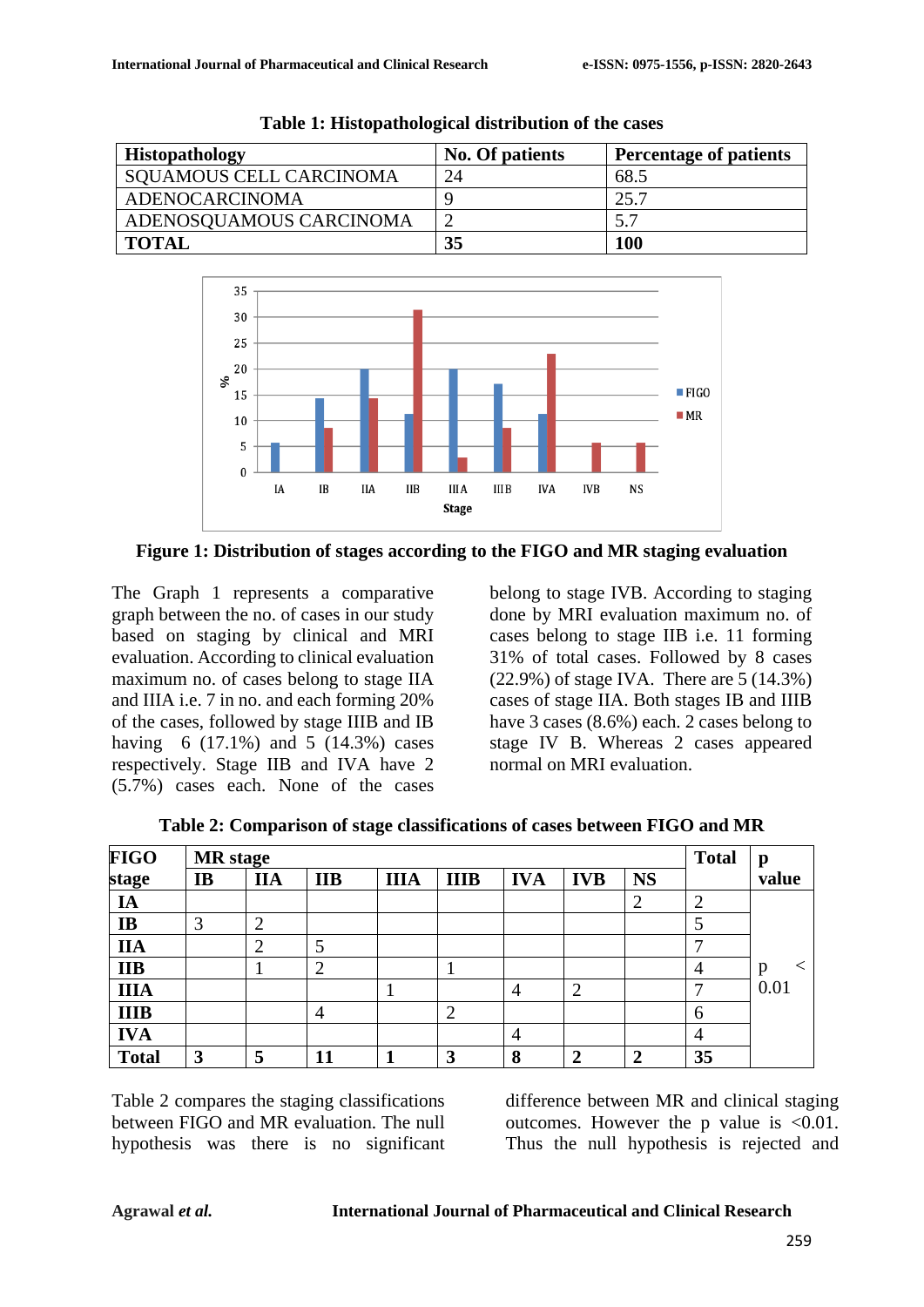significant difference between clinical and MRI staging outcomes is present. Compete match (100%) was only observed in the stage IIIA classification. The FIGO and the MR

methods have classified the cases differently that has also been approved the calculated p value  $(p<0.01)$  between the groups.



**Figure 2: Cases correctly staged, over staged and under staged clinically when compared to MRI.**

The above graph 2 shows stage wise distribution of cases that had same stage on clinical evaluation and on MRI evaluation and those which were over or under staged clinically in comparison with MRI. The graph does not include 2 cases that were not picked up on MRI, however were diagnosed as stage IA on clinical evaluation. There were 3 cases of stage IB on MRI staging and all had same stage on clinical staging. 2 out for 5 cases of stage IIa were correctly diagnosed clinically whereas cases over and under diagnosed were 1 and 2 in number respectively. There were 11 cases diagnosed as IIB on MRI out of which 2 were of the same stage on clinical evaluation as well. 4 and 5 cases were over and under diagnosed respectively on clinical staging. Single case was staged as IIIA on both MRI and clinical evaluation both. 2 out of 3 cases of stage

IIIB were correctly diagnosed clinically when compared to MRI staging while 1 was under staged clinically. 4cases each were correctly and under diagnosed clinically out of 8 stage IVA cases according to MR evaluation. Both the cases of stage IVB on MRI evaluation were under diagnosed clinically. Histopathological staging was done for the surgically treated cases. There were 11 surgically treated cases belonging to early stages i.e. from stage IA upto stage IIA. 2 cases of stage IIB were also treated by surgery. Surgical staging wherever present has been considered as gold standard. The patients were treated according to the stage of disease on MRI evaluation. However following is the table showing treatment planned for the patient according to the clinical stage and MRI stage.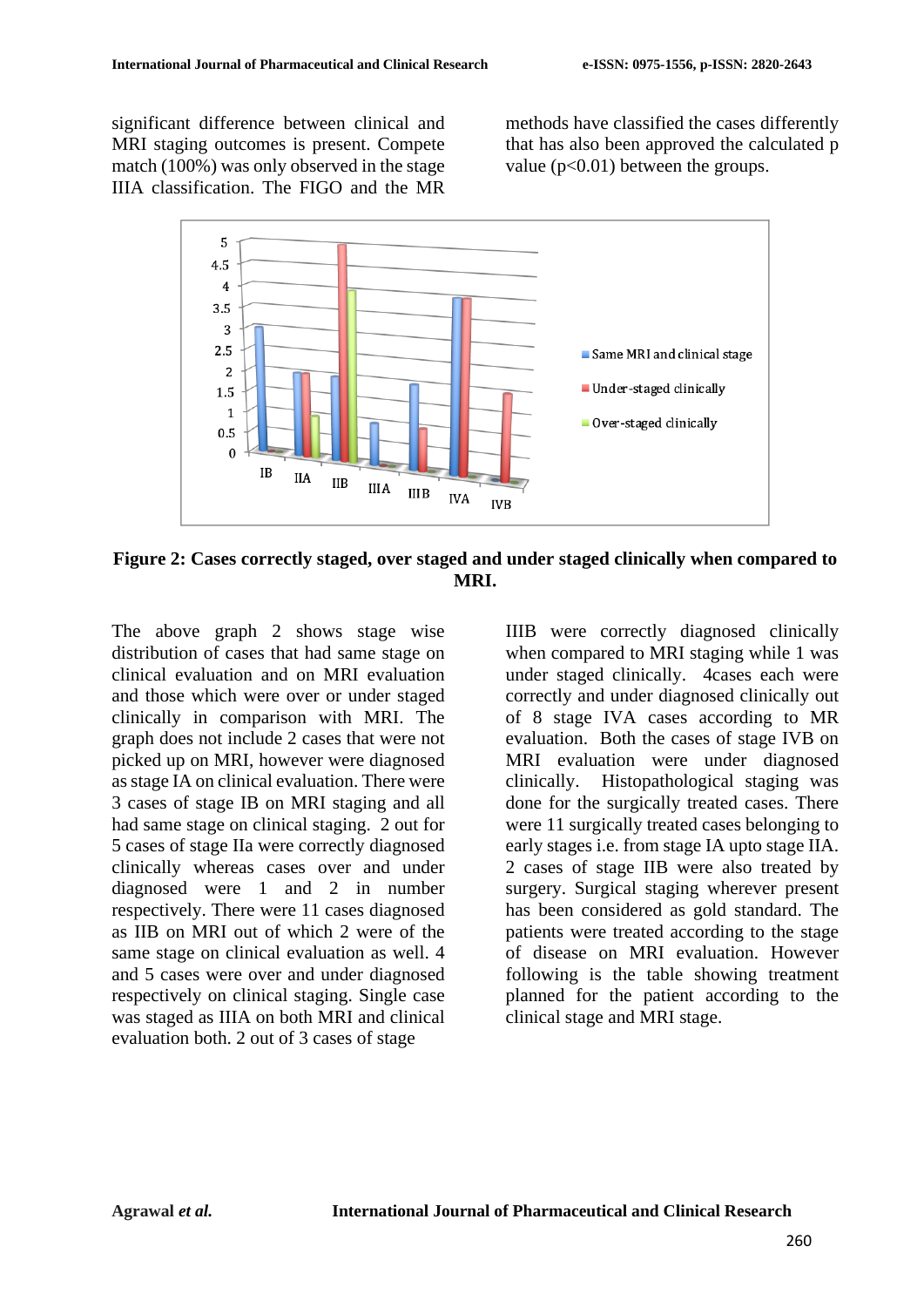| <b>Treatment-</b>   | <b>Treatment-MR</b><br><b>Total</b> |                |                                |               |                          |                |                | p Value       |         |
|---------------------|-------------------------------------|----------------|--------------------------------|---------------|--------------------------|----------------|----------------|---------------|---------|
| <b>FIGO</b>         | Wertheim's<br><b>Hysterectomy</b>   |                | Radical<br><b>Hysterectomy</b> |               | <b>Primary</b><br>Chemo- |                |                |               |         |
|                     |                                     |                |                                |               |                          |                |                |               |         |
|                     | with<br>pelvic                      |                | pelvic<br>with                 |               | <b>Radiation</b>         |                |                |               |         |
|                     | Lymph                               |                | Lymph                          |               |                          |                |                |               |         |
|                     | <b>Adenectomy</b>                   |                | <b>Adenectomy</b>              |               |                          |                |                |               |         |
|                     | $\mathbf n$                         | $\frac{0}{0}$  | $\mathbf n$                    | $\frac{0}{0}$ | N                        | $\frac{0}{0}$  | N              | $\frac{0}{0}$ |         |
| Wertheim's          | 2                                   | 100            | $\overline{2}$                 | 50            | $\overline{0}$           | $\overline{0}$ | $\overline{4}$ | 12.1          | p<0.001 |
| <b>Hysterectomy</b> |                                     |                |                                |               |                          |                |                |               |         |
| pelvic<br>with      |                                     |                |                                |               |                          |                |                |               |         |
| Lymph               |                                     |                |                                |               |                          |                |                |               |         |
| <b>Adenectomy</b>   |                                     |                |                                |               |                          |                |                |               |         |
| <b>Radical</b>      | $\Omega$                            | $\overline{0}$ | $\mathbf{1}$                   | 25            | 5                        | 18.5           | 6              | 18.2          |         |
| <b>Hysterectomy</b> |                                     |                |                                |               |                          |                |                |               |         |
| with<br>pelvic      |                                     |                |                                |               |                          |                |                |               |         |
| Lymph               |                                     |                |                                |               |                          |                |                |               |         |
| <b>Adenectomy</b>   |                                     |                |                                |               |                          |                |                |               |         |
| <b>Primary</b>      | $\Omega$                            | $\Omega$       | $\mathbf{1}$                   | 25            | 22                       | 81.5           | 23             | 69.7          |         |
| Chemo-              |                                     |                |                                |               |                          |                |                |               |         |
| <b>Radiation</b>    |                                     |                |                                |               |                          |                |                |               |         |
| Total               | $\overline{2}$                      | 100            | $\overline{\mathbf{4}}$        | 100           | 27                       | <b>100</b>     | 33             | 100           |         |

**Table 3: Comparison of the treatment planning according to the FIGO staging and MRI staging classification**.

The above table 3 compares the treatment assigned according to the FIGO and MR staging classifications. The table does not include 2 cases that were reported as normal on MRI. Those according to clinical staging can be treated with simple extra fascial hysterectomy Majority of the cases received the primary chemo-radiation that classified by both the methods (n=22/35 cases, according to MR staging 5 additional cases should also receive chemoradiotherapy. According to MRI staging 4 cases can undergo radical hysterectomy with pelvic lymphadenectomy and 2 cases can undergo Wertheim's hysterectomy. Whereas according to clinical staging 6 cases can undergo radical hysterectomy and in 4 cases Wertheim's can be performed. The treatment modality may differ in 8 cases out

of 35 when treated according to clinical or MR staging.

The significant p value  $(p<0.01)$  indicates that there are significant no. of cases showing difference in treatment planned based on the FIGO and MR classification.

#### **Discussion**

Although the correlation between overall clinical and MRI stagings by percent agreement in this study was moderate (73.9%), the kappa coefficient  $(K = 0.000)$ showed a slight correlation. This might be due in part to the small sample size in this study. The previous study by Dhoot et al. showed a higher accuracy of 89.3% by MRI staging compared with 61.3% by clinical staging [4]. Another study by Ho et al. (1992) showed the overall accuracy rate of MRI in staging of cervical cancer was 75%, much higher than 55% by clinical staging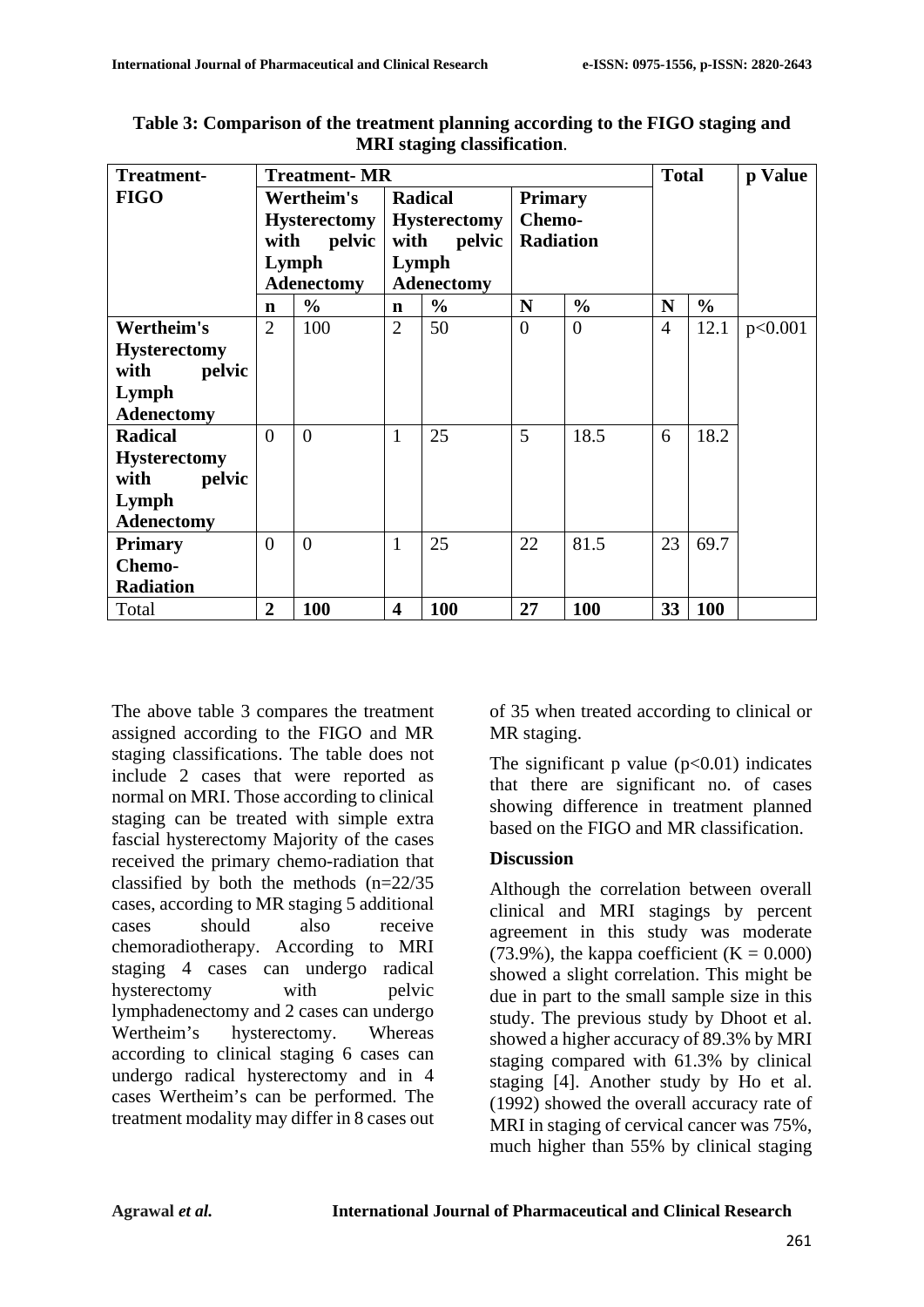[6,7]. Ozsarlak et al. demonstrated that the overall accuracy of cervical cancer staging by clinical examination and by MRI was 47 and 86%, respectively [8]. Shirazi et al. showed 50% correlation between clinical and MRI stagings in stage IIIB patients (which is the main population in our study) [9]. According to the discrepancy between clinical and MRI stagings from previous studies, the slight correlation between clinical staging and MRI staging in cervical cancer in this study suggests the requirement of a large sample size study. Other results such as vaginal invasion, pelvic sidewall invasion, adjacent pelvic organ invasion, and spreading to distant organs also showed moderate-to-strong correlation between clinical and MRI examinations by percent agreement (67.6 to 91.9%), although the correlation between them was only slight by kappa or weighted kappa coefficient  $(K = 0.000-0.128w)$ . MRI sequences with other imaging modalities were used in the staging and follow the treatment of cervical cancer; i.e. relevant anatomy (including normal MRI appearance of the cervix, parametria, and pelvic ligaments), different stages of cervical cancer with prognostic and therapeutic implications [5-16]. Our results corresponded well with the study by Chung et al. in that all 18 patients with hydronephrosis who were identified by intravenous pyelography were also recognized by MRI or CT.

# **Conclusion**

The International Federation of Gynecology and Obstetrics (FIGO) staging provides the Global epidemiologic and treatment response statistics for carcinoma cervix. However, there are significant fallacies in this staging system, and magnetic resonance imaging, although not included in this system, is now widely accepted as optimal for evaluation of the disease.

MRI is widely recognized as the most reliable imaging technique for the

diagnosis, staging and treatment planning for cervical cancer. Protocols for MRI have to be optimized to attain better results and prevent pitfalls. MRI has a key role in the evaluation of cervical cancer, predominantly in identifying tumors without parametrial extension, thus stratifying patients for surgery and radiation therapy. MRI also aids in the identifying the patients for fertilitypreserving surgery in early- stage disease. Thus, MRI plays a key role in staging and patient selection for treatment. Magnetic resonance imaging is valuable as an adjunct to clinical assessment of bulky invasive cervical cancer, giving a more comprehensive assessment of morphologic risk factors important in patient prognosis. We recommend incorporation of MRI in pre-operative FIGO staging of cervical cancer.

# **Bibliography**

- 1. Global cancer statistics 2020: GLOBOCAN estimates of incidence and mortality worldwide for 36 cancers in 185 countries. CA Cancer J Clin. 2021.
- 2. Valentini AL, Gui B, Micco M, Giuliani M, Rodolfino E, Ninivaggi V et al. MRI anatomy of parametrial extension to better identify local pathways of disease spread in cervical cancer. Diagn Interv Radiol 2016:22(4):319–325.
- 3. Lee SI, Atri M. 2018 FIGO staging system for uterine cervical cancer: enter cross-sectional imaging. Radiology. 2019:292(1):15–24.
- 4. Dhoot NM, Kumar V, Shinagare A, Kataki AC, Barmon D, Bhuyan U. Evaluation of carcinoma cervix using magnetic resonance imaging: correlation with clinical FIGO staging and impact on management. J Med Imaging Radiat Oncol 2012:56(1):58– 65.
- 5. Nicolet V, Carignan L, Bourdon F, Prosmanne O. MR imaging of cervical